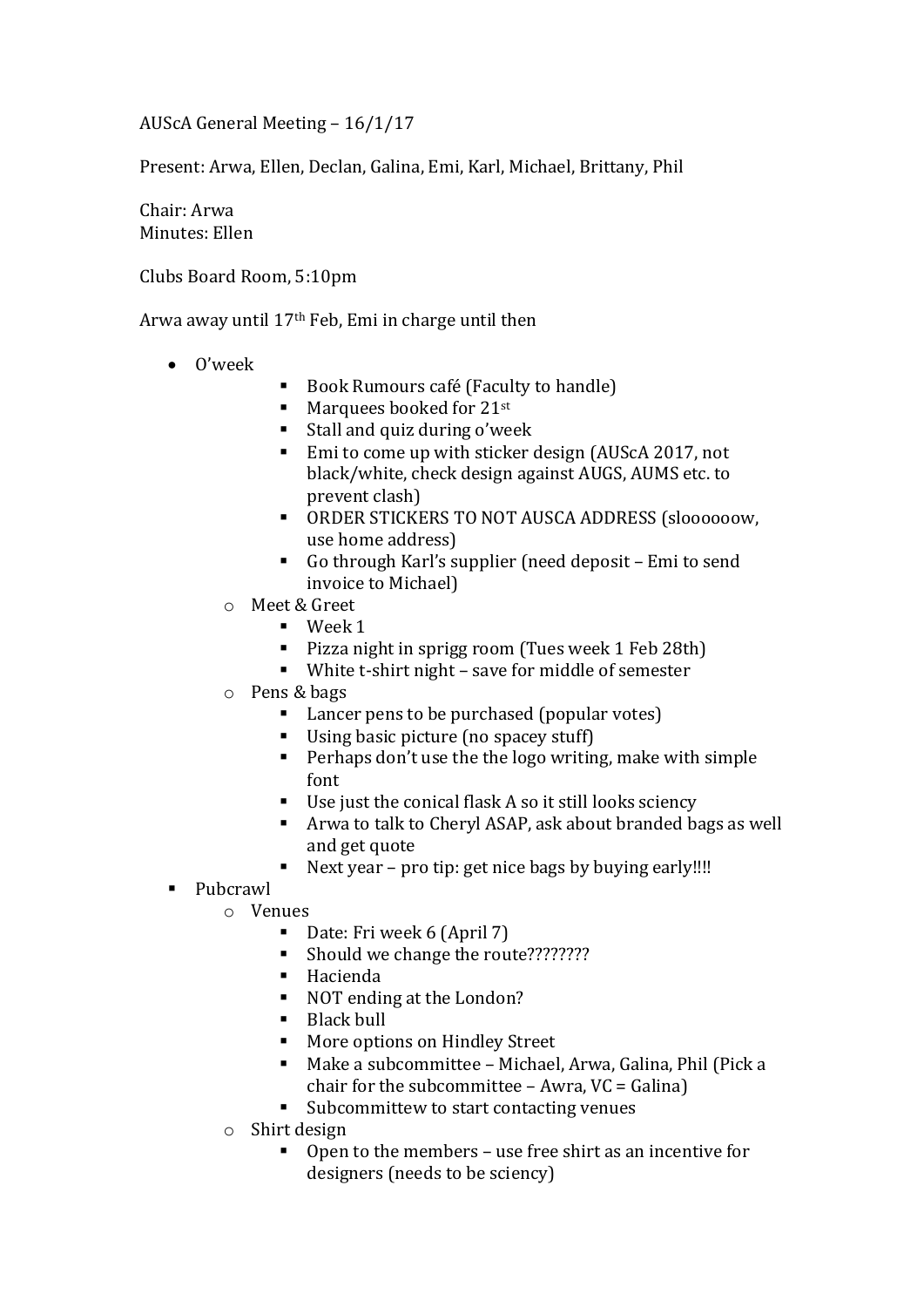- Leave shirt design decision to the committee, not open to public vote (what happens if the community votes for something cringeworthy
- Set up a submission page removes the problem of personal communication/interacting with people
- Design by O'week, good for sales?
- Have a 'design your pub crawl' shirt, have shirt outline and textas etc.
- Brittany to print out shirt templates
- Current memes are a good time (for designs)
- **Ball**
- Have a photobooth (no string quartet this time)
- Date: Sat night week 12 ( $3<sup>rd</sup>$  June) (Fri =  $2<sup>nd</sup>$  choice) ( $2<sup>nd</sup>$ June)
- o Venue
	- Cheaper than last year
	- Multiple people to start contacting venues Kahlia, Declan
	- Crown Plaza?
	- Need >200 people capacity
- Movie night
	- o Date
		- Star Wars: May 4 (Fri), Revenge of the  $5<sup>th</sup>$  (Fri) (week 8)
- Star wars (if budget allows) (pending)
- BBQ
- Friday week  $4$
- $\blacksquare$  Clubsland week 5
- **Proposition: Faculty to pay for BBQ equipment, AUSCA** takes all profits. First years get a food token, only charge for drinks and non-members) (mini-BBQ, separate to AUScA BBQ) only 4kg onions (note – usually 3x more sausages than you have onions,  $10x$  the number of kg of onions = no. Loaves of bread))
- Money things (money owed)
	- AUScA owes Declan, Arwa money (life-hack photograph your receipts)
	- Arwa:  $$44.60$  (glow sticks), \$30 (May 4<sup>th</sup> movie night drinks), \$5 (gave change to AUScA for change), \$10 (malteasers box for Amy)
	- Declan: \$40 (quiz night related expenses)
	- o Future idea have a booklet with forms for repaying funds
- Semester 2 dates
	- o Quiz night
	- o Pubcrawl, Science week, re- O'week, Clubsland, Movie night, BBQ
		- Clubs in the Hub during week 1 semester 2
			- BBQ: Week 5 semester 2
			- Clubsland:
			- Science week: